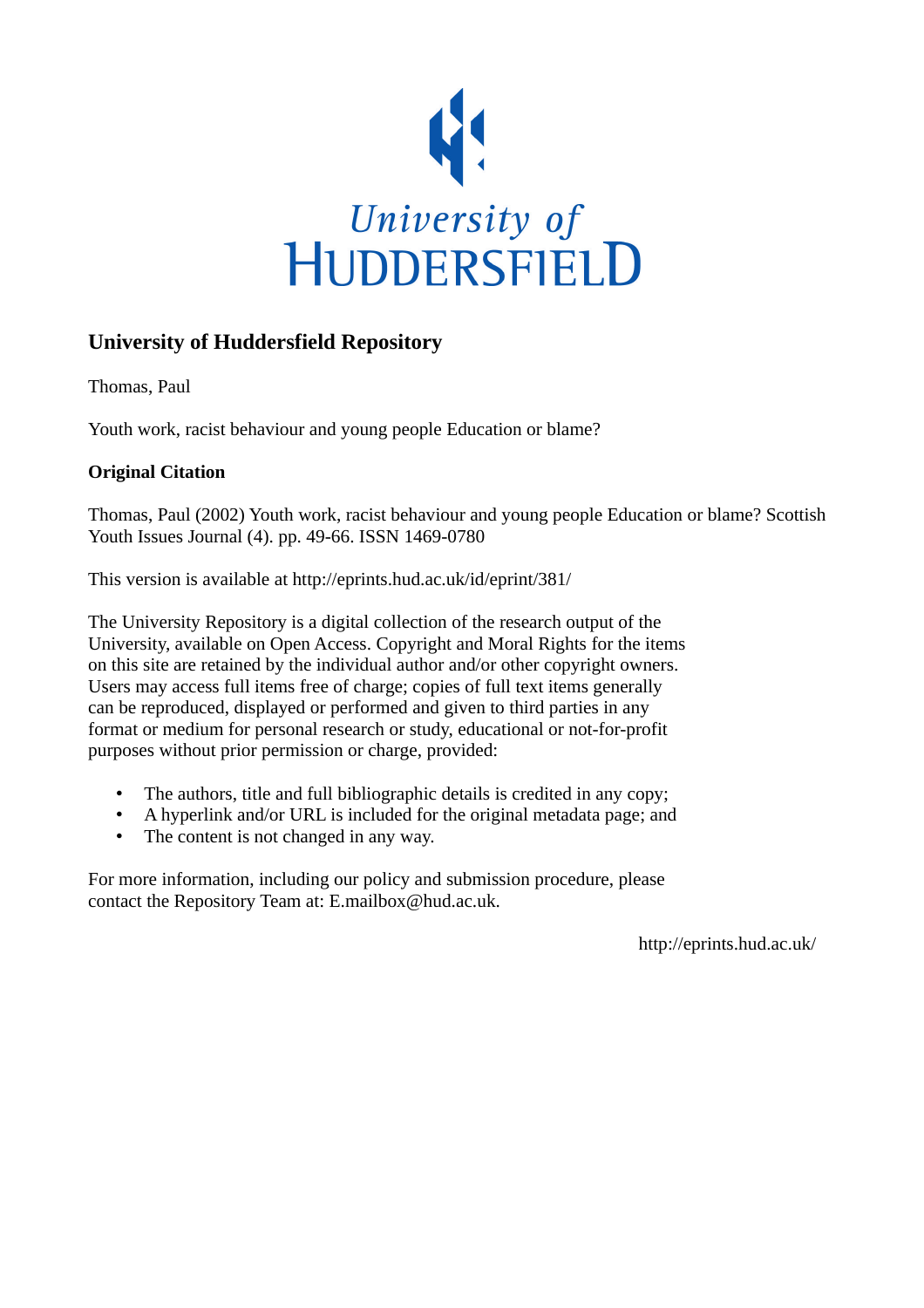# **Youth Work, racist behaviour and young people – Education or Blame?**

**Paul Thomas Senior Lecturer in Youth and Community Work, University of Huddersfield.** 

**Published in 'Scottish Journal of Youth Issues', No. 4, Summer 2002: pages 49-66.**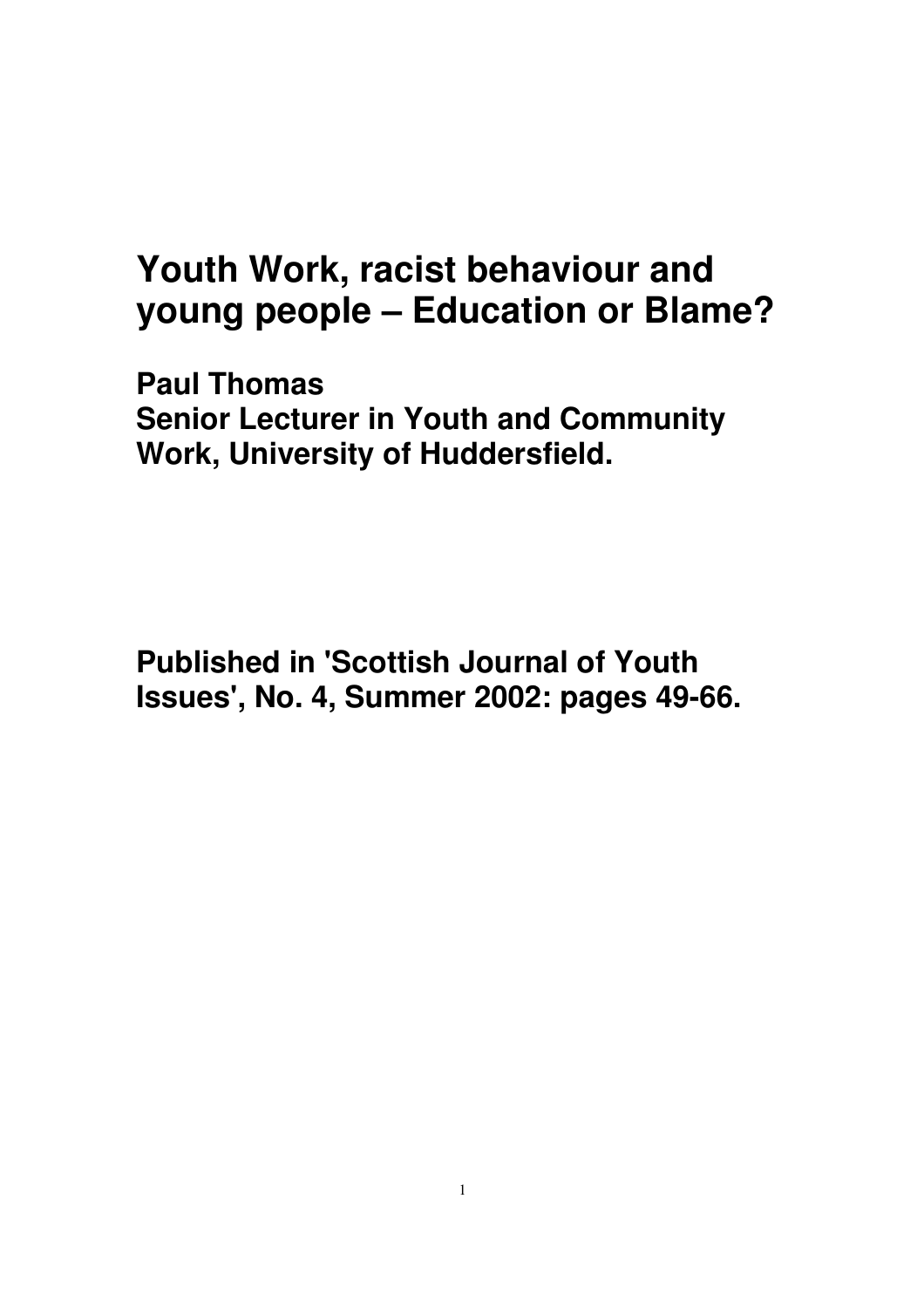#### **Introduction**

This paper explores the issue of racist behaviour by young people, particularly White young people and the response of youth workers and other educators to that racism. In particular, it argues that anti-racism is simply not working with the young people it really needs to work with. The paper provides evidence that youth workers have been disempowered by understandings of anti-racist policy and practice, and that the same policies may well, unintentionally, be having a negative affect on the most marginalised white young people. The paper argues that this may well be due to 'deficit' understandings of such white young people, understandings close to 'underclass' pathology.

The paper was conceived before the events of summer 2001, which saw violent clashes involving white and Asian young people, and the Police, in several towns in the North of England, and violent incidents directed at Asylum Seekers across the UK, culminating in a racist murder in Sighthill, Glasgow. However, these events can be viewed as all too predictable. They pose fundamental questions of theory and practice for Youth Workers and other educators already working with young people who may support, or even perpetrate, such acts of racist violence.

This paper aims to debate these questions by focussing in particular on the findings and lessons of an action research project carried out by the University of Huddersfield, material from which has since been published by the Commission for Racial Equality as 'Open Talk, Open Minds' (CRE, 1999). The methodology and findings of this research are discussed below.

Recent work around the varied experiences of Ethnic Minority young people in the UK (Modood et al, 1997) has questioned simplistic notions of racial disadvantage amongst non-white young people. Analysis of young peoples' social exclusion from the education and employment mainstream (SEU, 1999), shows that youth disaffection and exclusion cuts across simple black/white lines. This suggests that we should really be talking about class (or 'social exclusion', as current politicians prefer). However, as we watch white young people from Burnley or Oldham making overtly racist statements on TV, notions of right and wrong, of winners and losers, appear quite clear. The national statistics on racially-motivated crime, if not racial economic disadvantage, are very clear in terms of the white/ethnic minority relationship. White people are responsible for the vast majority of racially-motivated crime in the UK, despite the contrary figures for the Oldham area (which raises some evidential issues for the police) which the British National Party has sought to exploit over the past year.

Statistics on racial crime, show that young people under the age of 25 are responsible for 40% of all reported racial crimes (the fact that many ' low level' incidents, such as graffiti, are not classified because the victim does not see the perpetrator, suggests that this figure is actually higher)(CRE, 2001a). The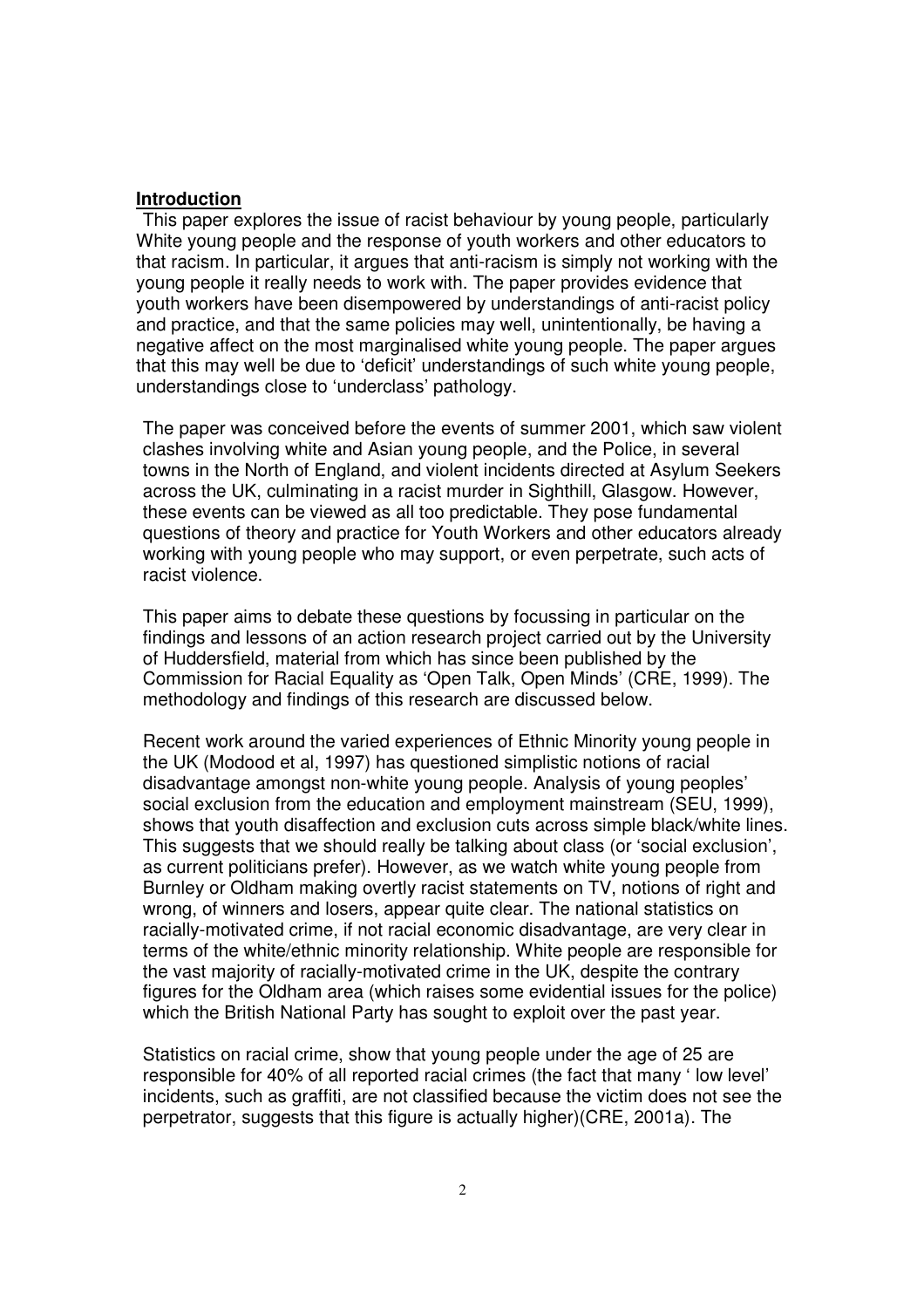perpetrators are overwhelmingly white young men (1996 British Crime Survey quoted in CRE, 2001a), who are responsible for 61% of all racial attacks on Asians and over 40% of all attacks on African-Caribbeans. Many of the highprofile racist murders of the last few years which have forced us to confront the continued reality of overt racism – Rolan Adams. Rohit Duggal, Stephen Lawrence- have been carried out by white young people. Surveys have demonstrated for many years that the average age of perpetrators of racial harassment may be as low as 13-14 years old (Leeds CRC, 1986), and that, 'Racially motivated offences are much more likely to form part of a series than other offences' (CRE, 2001a).

Can anyone respond effectively to this reality and to the increasingly aggressive racism of some white young men, many of them from poor working class areas? Are they to be condemned and criminalised as anti-social trouble makers, or are they themselves to be regarded as victims deserving of support and intervention, their racism seen as a symptom, as well as a cause, of youth exclusion and frustration. It is suggested here that youth workers can play a crucial role in 'moving on' such young people, but only if Youth Work can reassess its current assumptions and practice in this area.

#### **Youth Work and Racism**

This could be seen as a 'typical' statement made by commentators looking at Sighthill, and other areas where Asylum seekers have been placed:

It is also important to recognise that in many industrial towns the areas with substandard housing are under-going fundamental social changes that have sometimes led to serious disturbances among some of the young people. New and strange faces appear on the doorsteps and congregate in the streets as workers from many lands find a job and a home in Britain. The integration of these families brings problems, and has sometimes created a sense of insecurity and a fear among the established community that housing standards will deteriorate further.

In fact, it's a quote from the Albemarle Report of 1960, which was, and remains, the high point for the publicly funded Youth Service in England and Wales. (HMSO, 1960) Clearly, Youth Work has been struggling with the concept of effective practice within a multi-cultural setting for some time.

Young people, both ethnic minority and white, have been central to the acting out of struggles around racism in modern Britain. This has put Youth Work, from Albemarle to the present day, at the forefront, as a service with a proven record of making contact both with ethnic minority young people, and with young people who are, in general, at risk of involvement in criminal and anti-social behaviour. However, Youth Work did not get its practice in relation to Black communities 'right' for many years, and now a growing number of commentators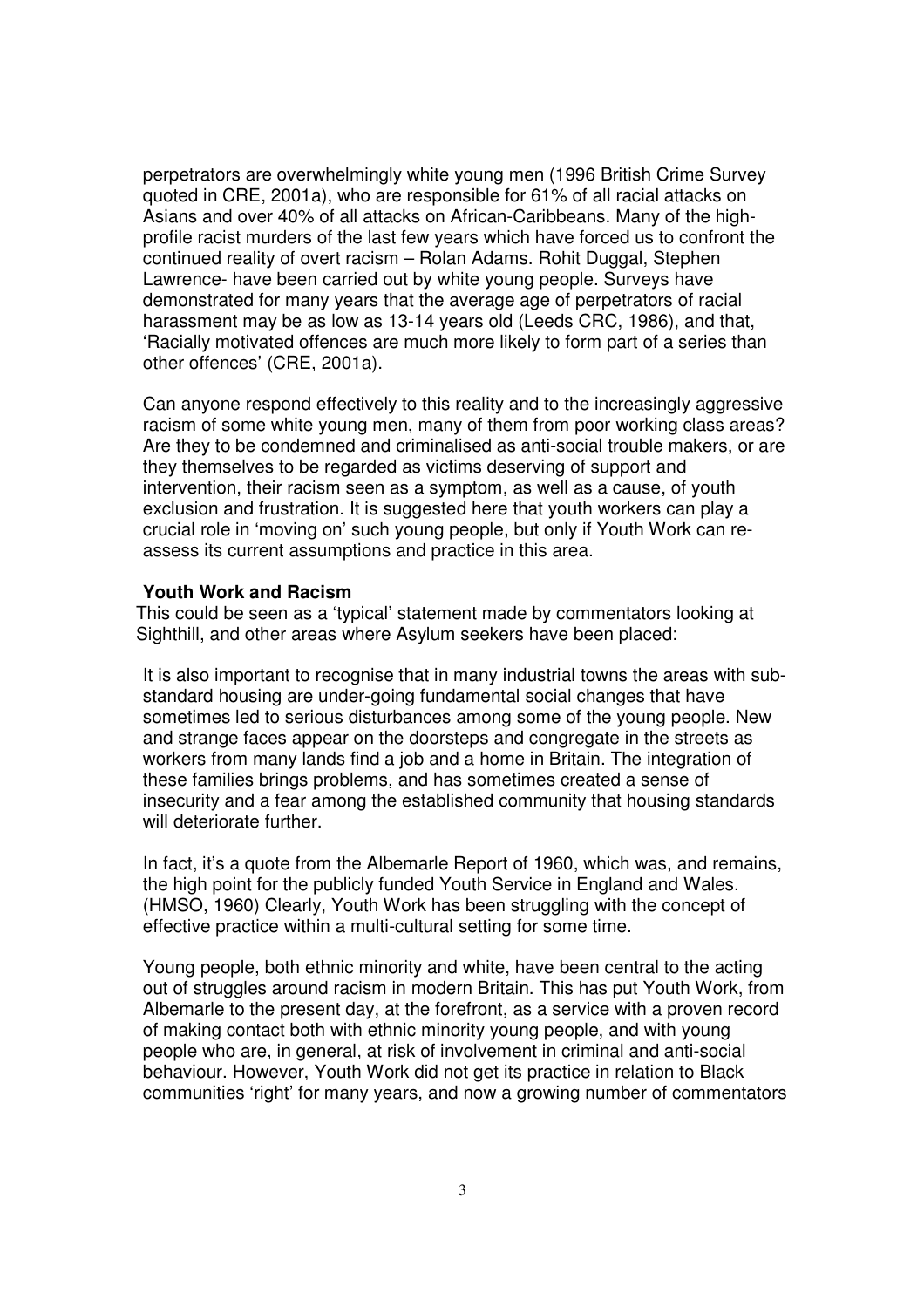are questioning how effectively youth work has responded, as an educationbased service, to racist behaviour by young people?

There can be no doubt about youth work's commitment to opposing prejudice and discrimination of all types, a commitment shown in the design and content of professional training courses at all levels (Banks, 1999; NYA, 1997). How this commitment has been operationalised is more of a question.

Youth Work's response to ethnic diversity and racism can be seen to have changed markedly over time, changes largely mirrored by the English education system as whole. Keith Popple (Hazekamp and Popple, 1997) sees this response as having evolved through four distinct phases or 'approaches':

- (i) Monocultural
- (ii) Multicultural
- (iii) Anti-racist
- (iv) Cultural/political

(Popple in Hazekamp and Popple, 1997, p27-36)

Monoculturalism, the belief that incomers had to 'adapt' to the culture and beliefs of the 'hosts', was the philosophy of Albemarle – these youth clubs are open to all, and anyone can join. In practice, open access youth provision was, and is, dominated by white young men interested in sport. Ethnic minorities and young women voted with their feet, leading to the alternative culture of community –organised and funded voluntary youth provision within ethnic minority communities. This assimilationist approach was re-emphasised by the Hunt Report of 1967(DES, 1967), which was concerned with ways in which the Youth Service could assist with the integration of young immigrants into British society. The Hunt Committee rejected calls for separate provision, and urged the Service to bring white, black, and Asian young people together in clubs and projects. The resulting exclusion of ethnic minority young people from youth work's publicly funded mainstream was commented on (CRC, 1977) but was only slowly addressed.

Multiculturalism was the response, believing that exposing communities to each other's beliefs and 'cultures' would break down barriers created by ignorance and misunderstanding. Despite strong criticism, this approach still has a valuable role to play within education programmes. However, it has been rightly exposed by writers such as Chauhan (1990), who point out that multiculturalism fails to adequately meet anyone's needs; it fails to tackle the real discrimination in jobs and services faced by ethnic minorities, but also fails to highlight the reality of racism and its origins for white people.

Supporters of 'anti-racist' educational approaches challenged these inadequacies. Within the Youth Service, the Thompson Report of 1982(DES,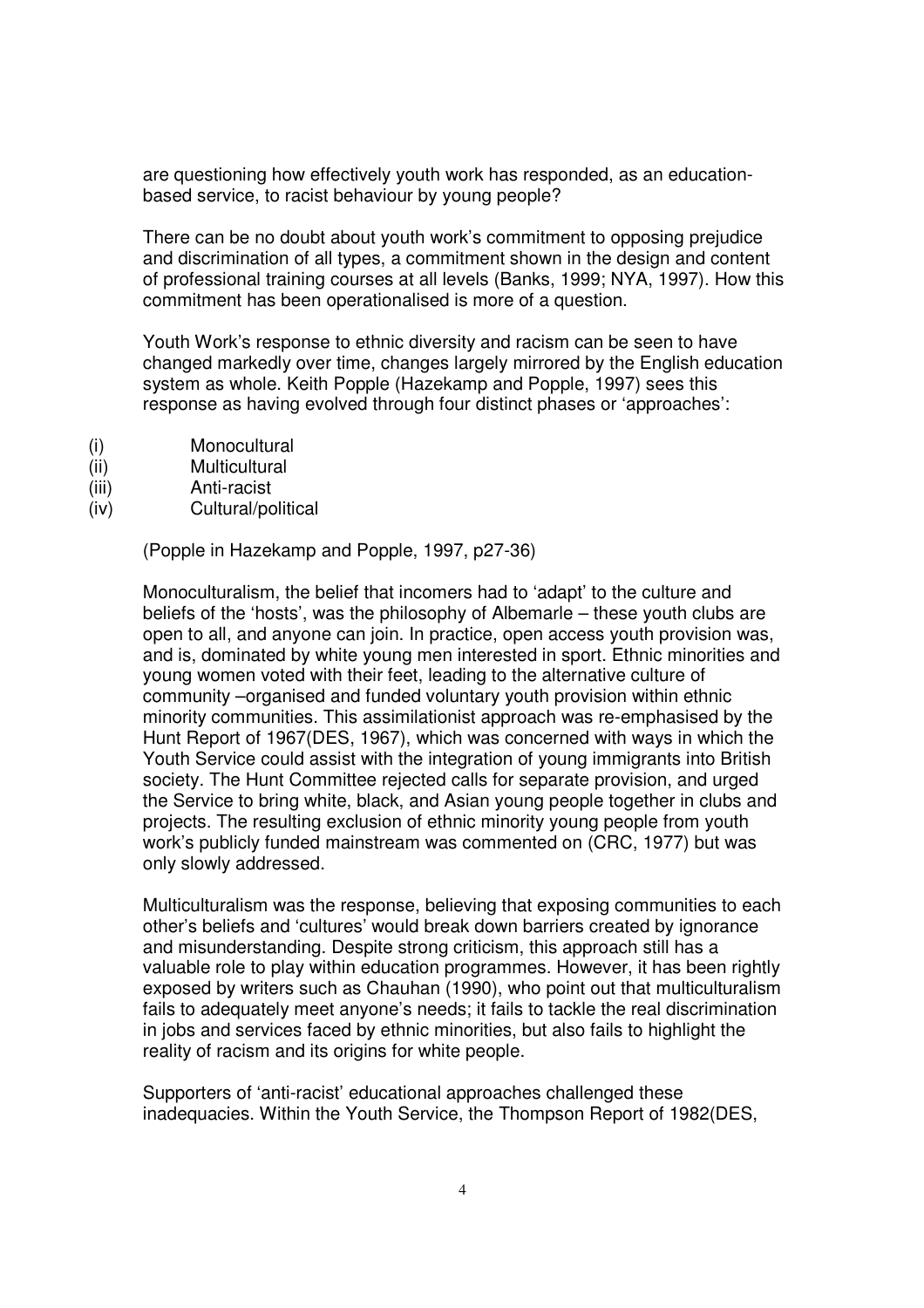1982) proved a watershed with its calls for direct educational discussion of racism, and significant increases in numbers of youth workers and managers from ethnic minority backgrounds. The wider anti-racist movement stressed the need to expose the origins and operations of racism, and to directly challenge its realities. Policies backed up by monitoring and awareness training were at the core of the strategy.

The need for such a strong move towards anti-racism in youth work cannot be disputed, given the historical exclusion of ethnic minorities from publicly-funded youth work, and the involvement of young people in racial violence and harassment. The Thompson Report finally gave the green light for Local Authority provision that specifically catered for particular groups of ethnic minority young people, and policies on racist behaviour by both young people and staff were adopted for the first time. There can also be no disputing the need to make staff aware of their responsibilities in relation to racism.

That said, there has been growing evidence that anti-racist approaches have been problematical – pedagogically questionable, and, possibly, counterproductive in their impact on both practitioners and young people. Popple identifies such approaches as having a 'condemnatory' strand, saying that, 'It is a worrying aspect that some youth workers who claim to practise anti-racist work hold to the view that the working class need to be shocked or bullied into understanding racism, and that the same working class need to change their ideas for their own good'. (Popple in Jeffs and Smith, 1990, p143)

The dangers inherent in such approaches were clearly identified by the Report of the Macdonald Inquiry into the murder of Ahmed Ullah at Burnage High School, Manchester, 1986. (Macdonald et al, 1989). The Inquiry blamed the 'clumsy' implementation of so-called anti-racist policies for creating a negative cycle that directly led to Ahmed's death. The Report stated that:

 The fundamental error of these morally based anti-racist policies is that they assume that a complicated set of human relations, made up of many strands, including class, gender, age, size, and race, can be slotted into a simple white versus black pigeon hole…This simple model assumes that there is uniform access to power by all whites, and a uniform denial of access to power to all blacks. Clearly, this is not the case. We do not believe that an effective antiracist policy can exist unless the other issues are also addressed and dealt with, in particular class and gender (Macdonald et al, 1989, p348)

This is the area that research carried out by the University of Huddersfield aimed to explore, and which is discussed below. This research can be seen as part of the growing debate around how to implement effective 'cultural/political' 'approaches. Such approaches take popular culture and the way different groups of young people see and understand the world as their starting point. They also link with political education approaches which recognise that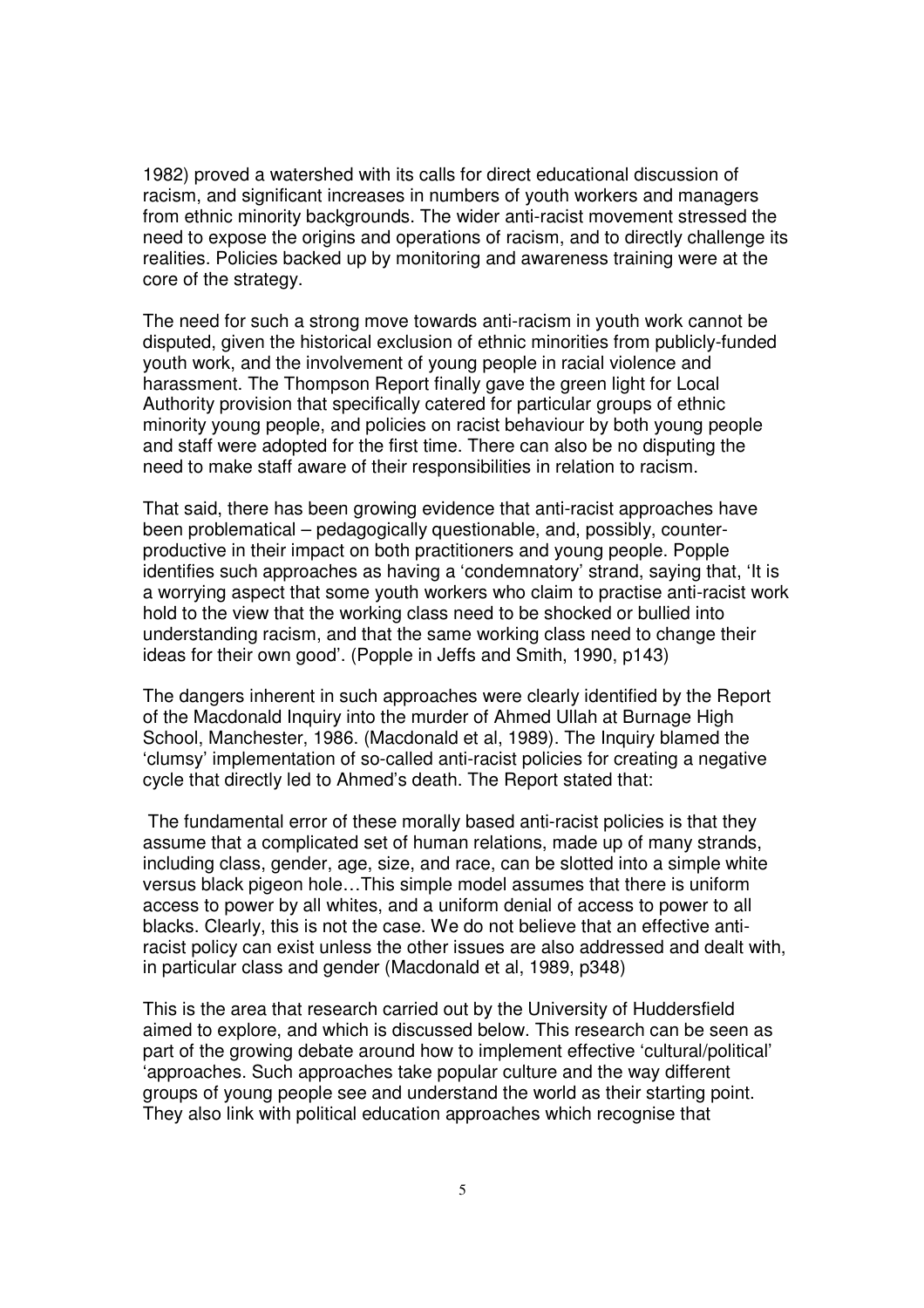individual attitudes and behaviour occur within a framework defined by wider economic, political and social forces within society-they try to build on common experiences. (Popple in Hazekamp and Popple, 1997, p33)

#### **Open Talk, Open Minds**

The Anti-Racist Work with White Young People Project was an action research project designed and carried out by the University of Huddersfield's School of Education and Professional Development, in collaboration with the Commission for Racial Equality, and Kirklees Racial Equality Council. It was supported by the five West Yorkshire Local Authority Youth Services (Leeds, Bradford, Kirklees, Calderdale, and Wakefield), and managed by a Steering Group made up of representatives from:

- $\triangleright$  School of Education and Professional Development, University of **Huddersfield**
- $\triangleright$  Kirklees Racial Equality Council
- $\triangleright$  Commission for Racial Equality
- West Yorkshire Local Authority Youth Services

The rationale based on field experience, of those designing and guiding the research process, was that 'anti-racist' approaches have had a mixed impact on youth work; Specifically that youth workers were not actually planning and implementing programmes of anti-racist work with young people likely to display racist attitudes and behaviour. That is not to say that youth workers were, or are, condoning racism, but that they were operating in a limited and reactive way only.

The decision to carry out a piece of action research was a deliberate one. Firstly timescales and resources were limited, but there were deeper reasons for this approach. According to Elliot (1991), 'The fundamental aim of action research is to improve practice rather than to produce knowledge. The production and utilisation of knowledge is subordinate to, and conditioned by, this fundamental aim' (Elliot, 1991, p49).Elliot sees action research as a way of resolving the 'theory practice problem' - the fact that educational practitioners re often suspicious 'theories , formulated by outsiders, which seem to 'explain or demystify their own work with young people. This is particularly true of sensitive issues like anti-racism, where theory and 'official' understandings are the problem.

Action research approaches allowed practitioners to come together and to analyse their own existing practice and assumptions in a very honest and open way, without feeling under attack from outside experts. This reinforces Elliot's belief (1991, p50-1) that action research is closely connected to Schon's (1983) concept of the reflective practitioner. The action research approach adopted in this situation also enabled a focus on tangible progress - on real and visible impacts in terms of individual practice, materials that other practitioners could use, the cascading of that experience,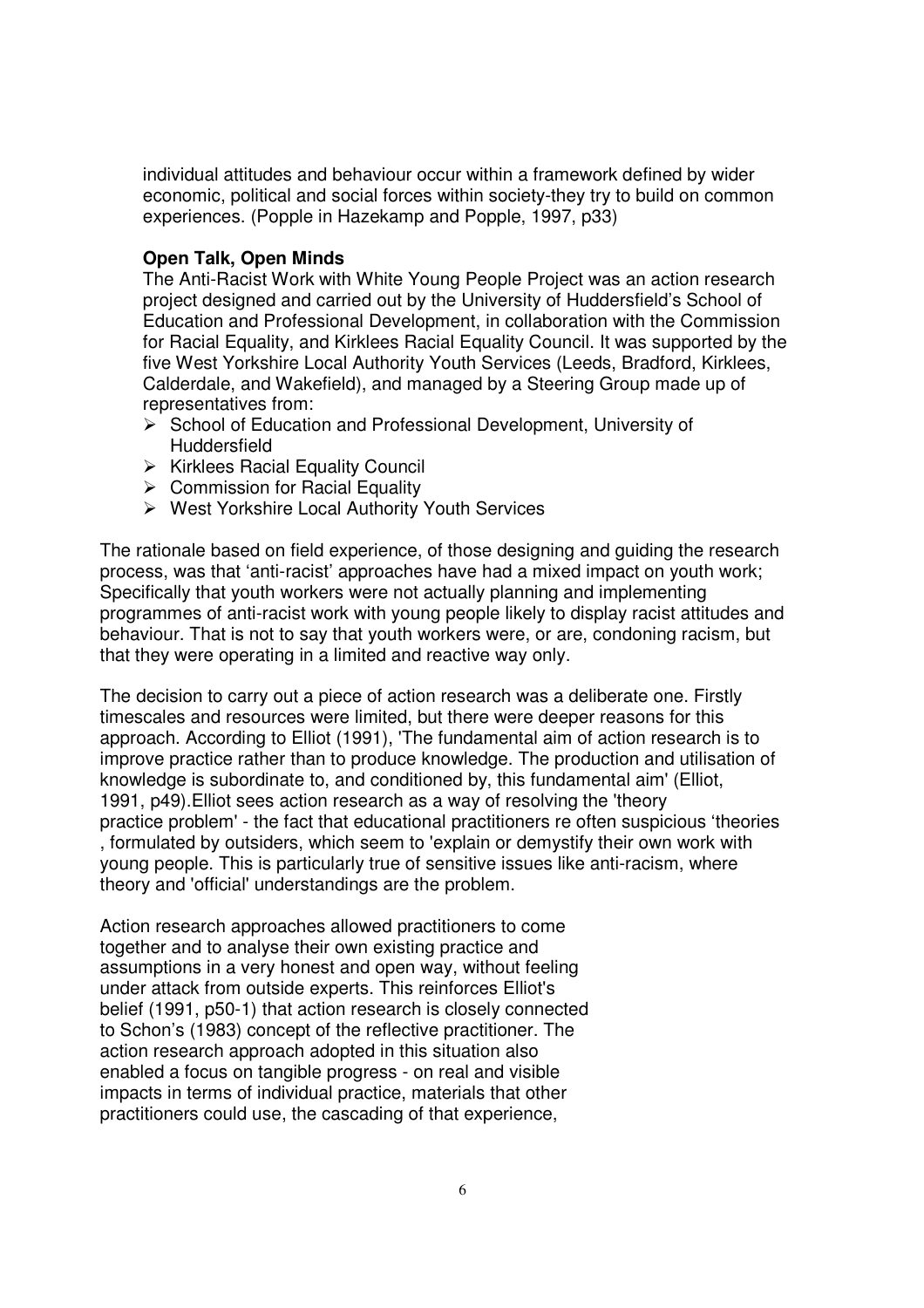and changes to the professional qualification curriculum at the University of Huddersfield.

The research involved creating a focus group of face-to-face youth workers from the five West Yorkshire Local Authority Youth Services. Workers were first nominated by their Principal Youth Officer, and then contacted by University staff, following a request for workers who were, or had been, engaging with this issue actively in practice The group identified was overwhelmingly, but not exclusively white, and mixed in terms of gender and age.

The methodology, of a series of focus group sessions, was chosen because of the potential it offered for perspectives generated through group interaction, as well as from individual experience. Frey and Fontana are enthusiastic advocates for this 'group interview' approach:

The group interview is an excellent mechanism… Not only do group interviews take advantage of group dynamics, provide insights into social relationships in the field, reduce distance between researcher and the social context, and reduce total cost, but this type of interview can stimulate new ideas, identify language or symbols not previously acknowledged, serve as a testing ground for hypothesis or analytical suggestions, and expand the depth and variation in response or description.

(Frey and Fontana in Morgan, 1993, p32-3)

The key challenge posed by this approach to research is that 'different skills' are required by researchers. These skills take the form of 'sensitivity to group processes' (ibid, p33). In fact, those skills of sensitivity, inclusiveness, and facilitation are central to youth and community work. The focus group sessions and process were facilitated by Howard Holmes, a highly experienced former Youth Worker and Youth Service officer from Sheffield. Howard brought both experience and credibility to the role- the fact that he himself wrestled with such issues in practice helped animate the groupwork process.

The focus group process consisted of a series of in-depth explorations of the issue, based on the group members' own practice experiences of engaging with racist attitudes and behaviour from young people. The focus group meetings were held on 'neutral' territory, and proceedings were all on the basis of strict confidentiality, so that youth workers could speak entirely frankly. Meetings between researchers and senior Youth Service officers were held separately, to avoid organisational 'politics' becoming an issue. By using small group discussions, and creative discussion techniques, the focus group process aimed to encourage honest sharing of experience and perspectives from participants, even if these seen to be contrary to established 'orthodoxies'.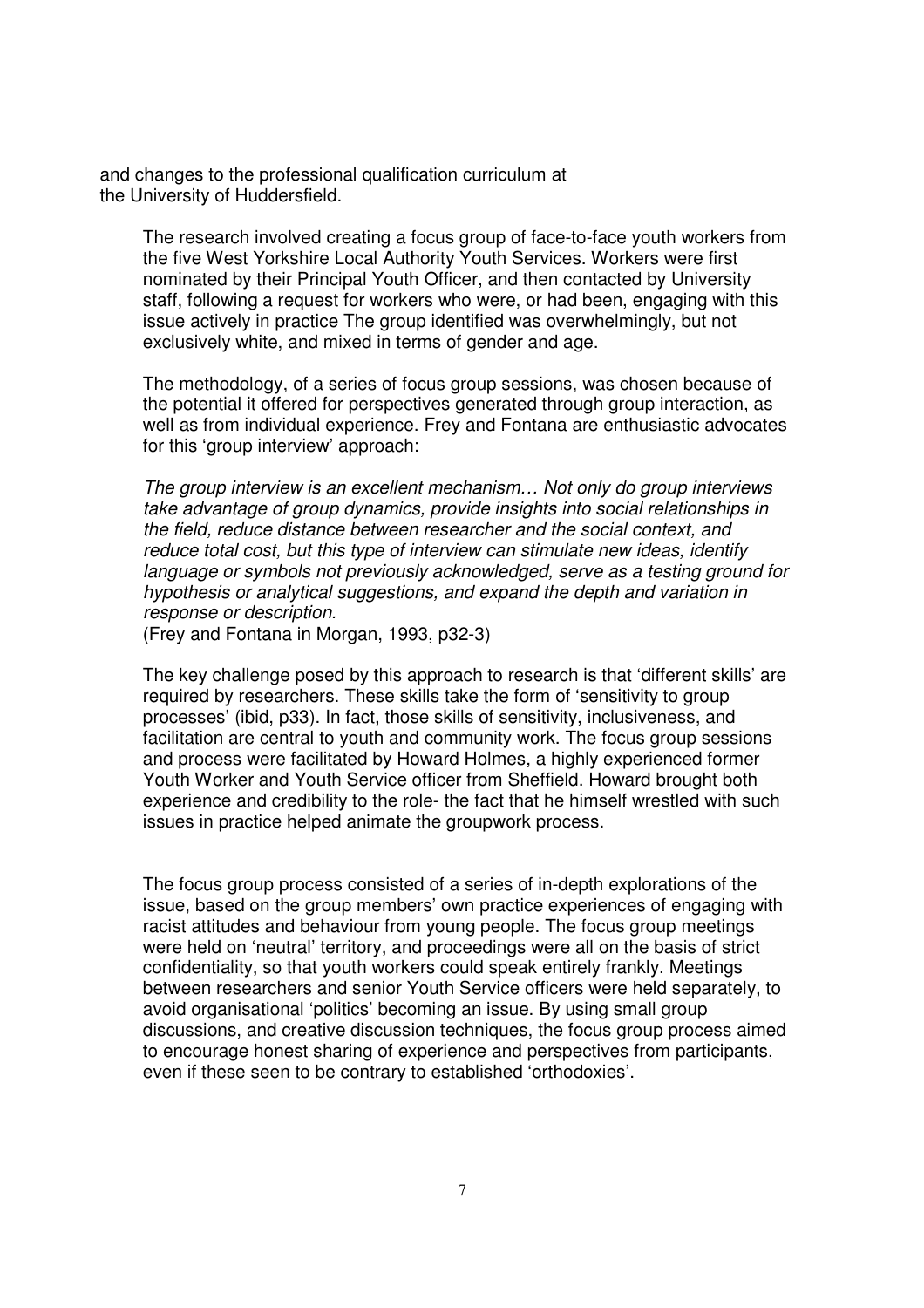This process confirmed many of the fears underlying the original hypothesis – the youth workers involved clearly identified a number of 'blocks' which, they felt, prevented proactive responses. Given that the focus group was made up of experienced and qualified Youth and Community Workers, all committed to the principles and practice of anti-discriminatory work, this poses serious issues for us all to ponder on

What the research process highlighted was that anti-racist approaches had unintentionally stifled and confused youth work practitioners, rather than energised them as effective educators. One Youth Officer was asked whether their staff were likely to initiate anti-racist programmes, and replied crisply,' They won't touch it with a barge-pole!' (CRE, 1999.P.10). The reasons for this negative impact were identified and discussed with the workers involved in the research.

Well-meaning Equal Opportunities policies seem to have actually created a fear of 'getting it wrong' amongst white youth workers, the fear of being 'exposed'. 'With some Black workers, you're frightened of saying the wrong thing, and that they'd say you were racist', said one worker (CRE, 1999, p11). Engaging young people with racist views in a programme of dialogue and education is going to lead to the airing and verbalising of unpleasant and offensive views and attitudes, a necessary first step, but one which many workers understood to be outlawed by policies. 'No racism' may actually be resulting in 'No discussion about racism'.

This seems to be partly about a lack of skills and confidence – many workers don't feel that they are equipped to engage in such dialogue, even if it was 'allowed'. One worker commented, 'If you are challenged on something by a young person and you begin to doubt the position you've taken... then you feel undermined'. (CRE, 1999, p11). This hasn't always been helped by Youth Worker training, which at times has concentrated on understandings of racism to the detriment of the skills involved in actually engaging with it. It is true that many white youth workers don't know a lot about the culture of ethnic minorities, or of the history of migration and colonialism which is the background to the current situation, but that shouldn't prevent effective educational work. Many workers carry out highly effective drugs education programmes with only limited information, let alone any direct experience of drug use. They do this by using core youth work values of respect for clients and their personal experience, and the key youth work skill of 'conversation', which is central to effective informal education (Jeffs and Smith, 1989). The research suggests that on the particularly sensitive issue of racism, youth workers sometimes 'stop' being youth workers, that they stop drawing and acting on their 'core' skills of 'informal education' (Jeffs and Smith, 1989) – the ability to develop 'conversation with a purpose' through listening and questioning as part of a equal and positive relationship with young people.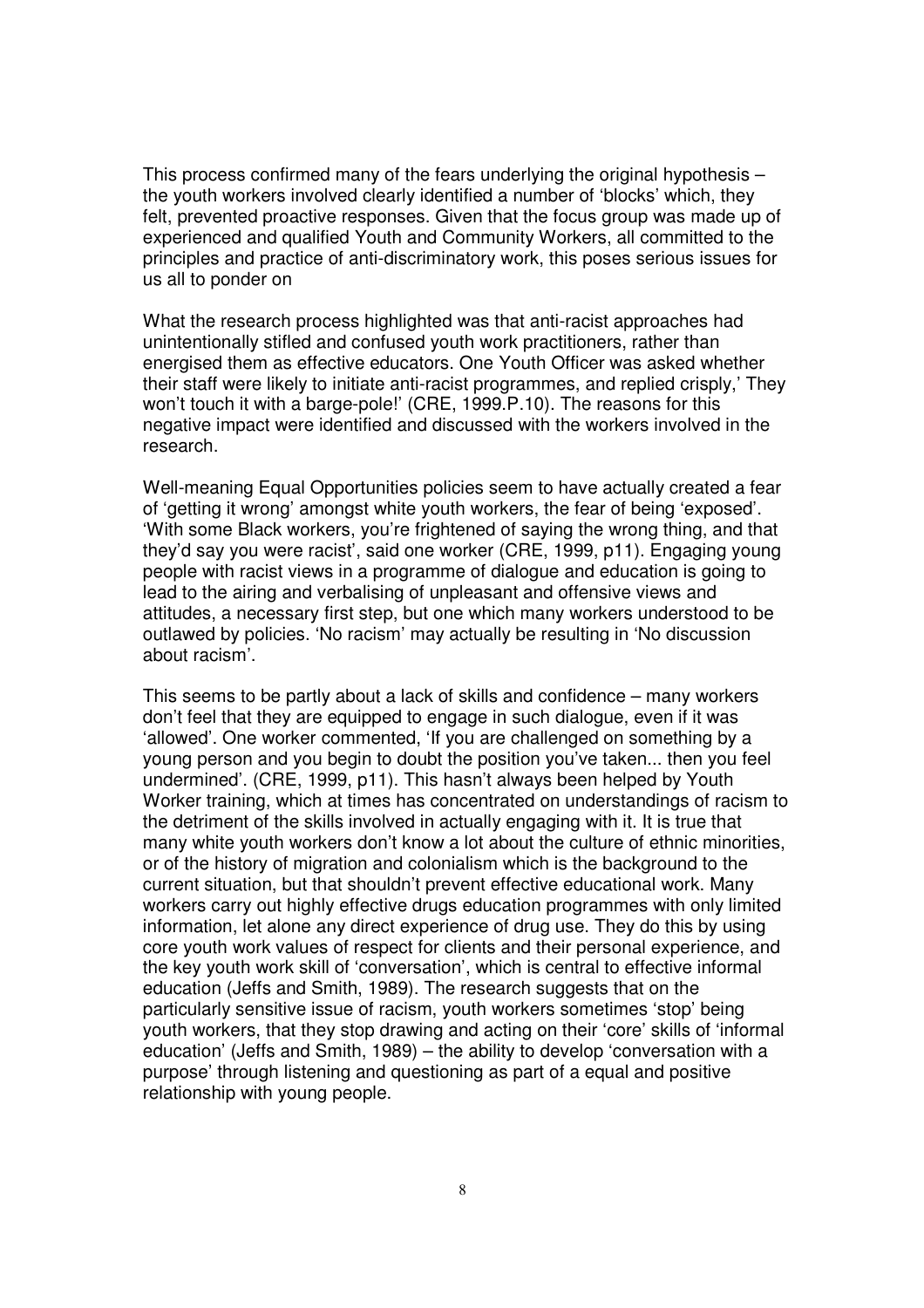This de-skilling may well have been strengthened over time by leaving ethnic minority workers to lead on and deal with race issues within organisations. One worker commented that, 'After we had some problems, the first reaction of the worker-in-charge was to bring in a Black part-time worker. He was then expected to deal with and lead the club's response to the racists' (CRE, 1999, p12). Too often over the past twenty years, asking a Youth Service Policy Maker or Manager about their 'anti-racist work' has brought a response about the provision for ethnic minority young people – highly important, but not the same thing.

The conclusion of the research's focus group process was to step back from the 'ideology' of anti-racist education and focus on the skills needed for it. The workers involved did this by analysing the possible 'ingredients', or causes, of a racist act by a young person, and then identified existing educational materials, which address those issues.

The 'ingredients' identified were:

- $\triangleright$  Stereotyping and misinformation<br> $\triangleright$  Insularity/lack of contact with other
- $\geq$  Insularity/lack of contact with other groups<br>  $\geq$  Parental influence
- 
- > Parental influence<br>
> Peer group pressu<br>
Cultural identity<br>
> Low status and po<br>
> A fear of difference Peer group pressure
- Cultural identity
- Low status and poor self-esteem
- $\triangleright$  A fear of difference<br> $\triangleright$  Inability to make co
- Inability to make connections
- A sense of unfairness

(CRE, 1999, p19)

The second part of this action research process then involved the identification and analysis of existing anti-racist educational materials which were viewed as effectively addressing the individual 'ingredients' outlined above. This process was led by the researcher, but focus group members also identified materials. Contrary to assertions made by many youth workers and teachers, there are a lot of good and appropriate anti-racist educational materials around; the problem is that many workers lack the confidence and the clarity to use them in work with prejudiced young people. The focus group process supported that assertion – the real issue was the purpose of the work, and the planning and skills that underlie it.

Workers then took these materials back to their practice settings and tried them out with groups of young people. The young people concerned were informed of the process and its objective prior to sessions. The intention was not to measure the impact of the materials on young people- that is the objective of the larger second stage, currently being planned. This was a small, first-stage process,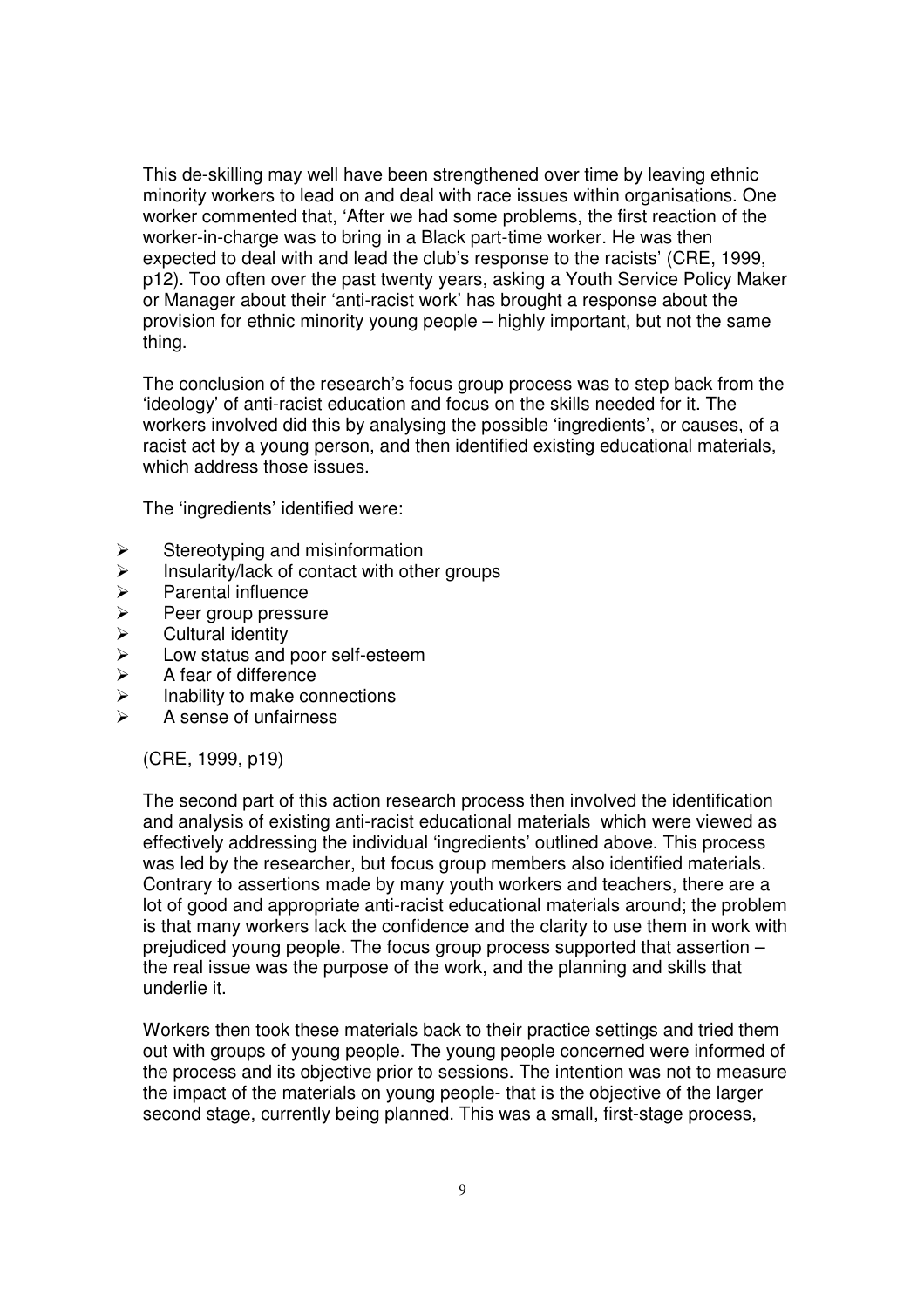and the real focus was on worker understanding and confidence- youth workers were asked to plan and try out sessions based on the approaches and materials identified by the focus group, and to then report back to the focus group.

Although these approaches were tried out in admittedly artificial conditions, the youth workers identified themselves as much more confident and clear in their own minds when running discussions and other activities around racism. The researcher summed up the focus group members at the end of the process as 'really buzzing... they couldn't get enough of it!' This was built on with presentations to Youth Service personnel within the West Yorkshire Local Authority Youth Services, and special seminars in Huddersfield and in London(jointly organised with the National Youth Agency) to launch the Commission for Racial Equality publication 'Open Talk, Open Minds(CRE,1999) based on the approaches and perspectives identified by the research process. These events included focus group members facilitating discussion groups.

The research has also led to a fundamental re-think of the School of Education and Professional Development's own teaching/training approach to anti-racism within professional qualification courses at the University of Huddersfield. As a result, new teaching sessions, based much more on the 'skills' perspective identified by the research, have been devised and used on both Youth and Community Work and Teacher Training courses within the University.

#### **White Young People and Anti-Racism**

It can be argued that these issues of Youth Work strategy, training, and face-toface implementation raised by this research are not the only blocks to effective anti-racist youth work. How do anti-racist approaches actually view the white working class young men responsible for many of the acts of racial harassment and violence in the UK? Does the positive, humanistic, and person-centred value base of Youth Work hold up when we engage with the reality of these young people, or do anti-racist strategies inherently 'blame' those young people for their behaviour?

It can be argued that 'cultural/political' approaches and the academic discourse that has informed them (see Cohen, 1988; Hewitt, 1993;Back, 1996;) do see this 'blaming' of white young people as being central to 'anti-racist' approaches. Les Back, who has looked closely at the reality of young people's interaction with ethnic difference and racism in 'New Ethnicities and Urban Culture', says of well-meaning anti-racist educational policies that:

'The consequence was that the complex combinations of racist and non-racist sentiment that were evident in the lives of young whites were simply ignored. Rather, young people were simply offered a moral line that they could either subscribe to or be punished by'. (Back, 1996, p3)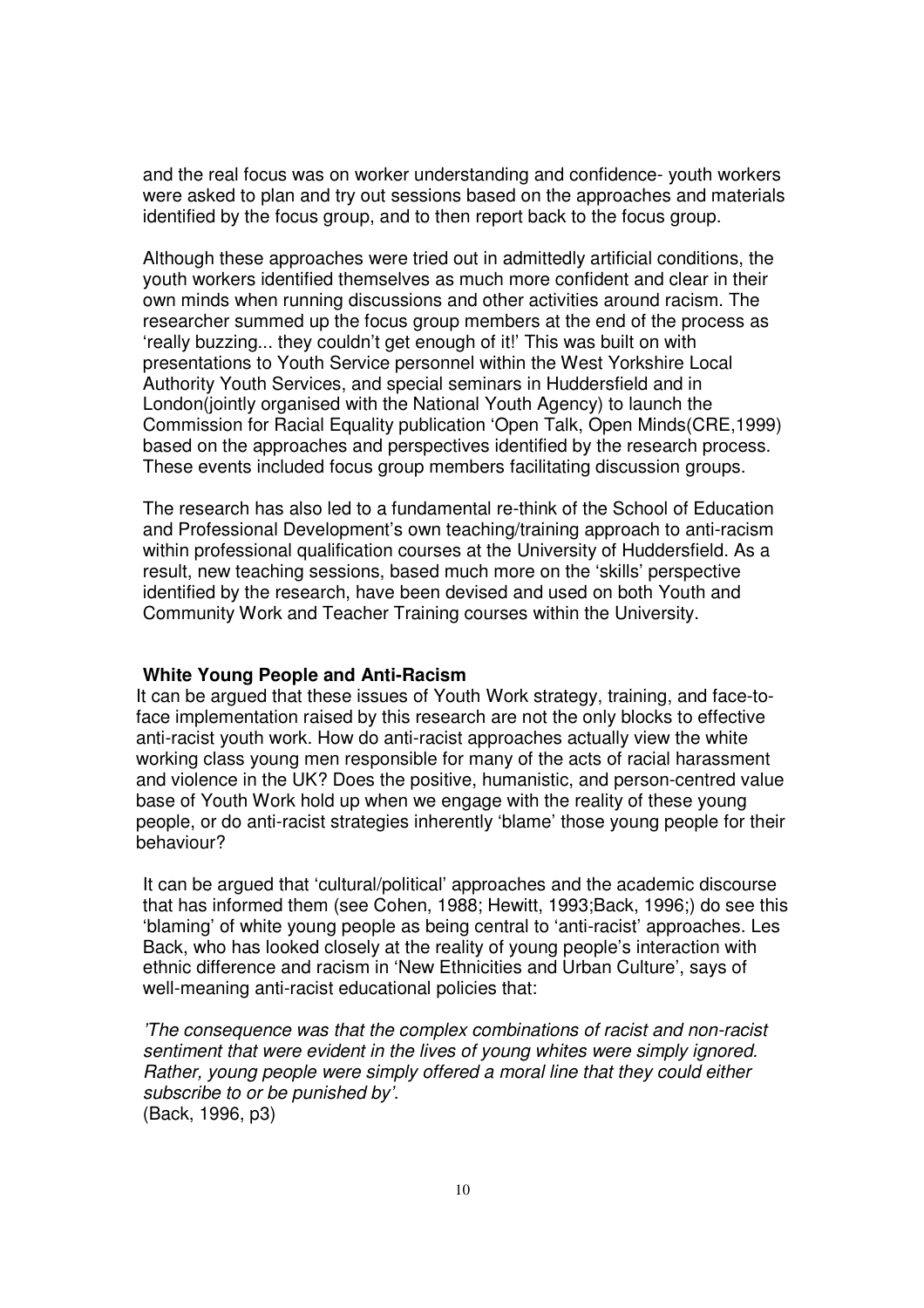Cultural approaches certainly ask hard questions about 'anti-racist' approaches, and how youth work's values have been operationalised within them.

There is increasing evidence that anti-racist approaches in schools and youth work have unwittingly alienated already disaffected white working class young people. Greenwich Council and Greenwich Youth Service's recognition of this led to their support for the research of Roger Hewitt (1993). Hewitt identifies a consistent 'feeling of unfairness' amongst such white young people – a feeling that ethnic minorities get preferential treatment, and that the 'native' population is blamed for everything. This has been fuelled by a belief that anti-racist education strategies have led to racist language or behaviour by young white people being treated much more severely by schools and youth clubs than other forms of anti-social/criminal behaviour by ethnic minority young people. The perception of young people interviewed by Hewitt is that they are in poverty and face social exclusion, yet other communities seem to get preferential treatment. The fact that white people as a whole are better off educationally and economically than ethnic minorities in the UK doesn't square with the daily reality of life for the overwhelmingly white populations of Britain's most impoverished council estates.

This can be reinforced, in Roger Hewitt's view, by the way other cultures are 'celebrated' and presented as part of multi-cultural/anti-racist strategies. 'In contrast to these reductionist versions of what ''being from a different culture'' means, white English pupils have no simplified, unitary concept of ''English culture'' that is ''celebrated'''(Hewitt, 1996,p39). In this way, an attempt to be genuinely 'inclusive' may have had unforeseen consequences. 'For some white English pupils, the celebration of cultural variety actually seems to include all cultures that are not their own. It is not surprising that white children, especially, it seems, young people from working class homes, experience themselves as having an invisible culture, even of being cultureless'. (Hewitt, 1996, p40)

This can be located within a wider debate in which anti-racist educators need to get involved – what is 'Englishness' (or 'Scottishness')? The end of Empire, entry into the European Union, and genuine devolution within Britain have all arguably left the white English without a clear or positive identity. The dangers of this vacuum can be clearly seen in the culture around English football fans abroad – they don't know how to dress, what to sing, or how to portray themselves, and many assume that the locals all hate them (even before they've set off!) Too often, the gap has been filled by an aggressive and nasty 'Invading Army' mentality, based on a nostalgic and partial re-working of history (Miles, 2000). This behaviour abroad has echoes of more mundane, day-to-day racism back home. Anti-racist strategies may, again, not have helped here – the focus on exposing the 'crimes' of Empire is understandable, but, at times, has come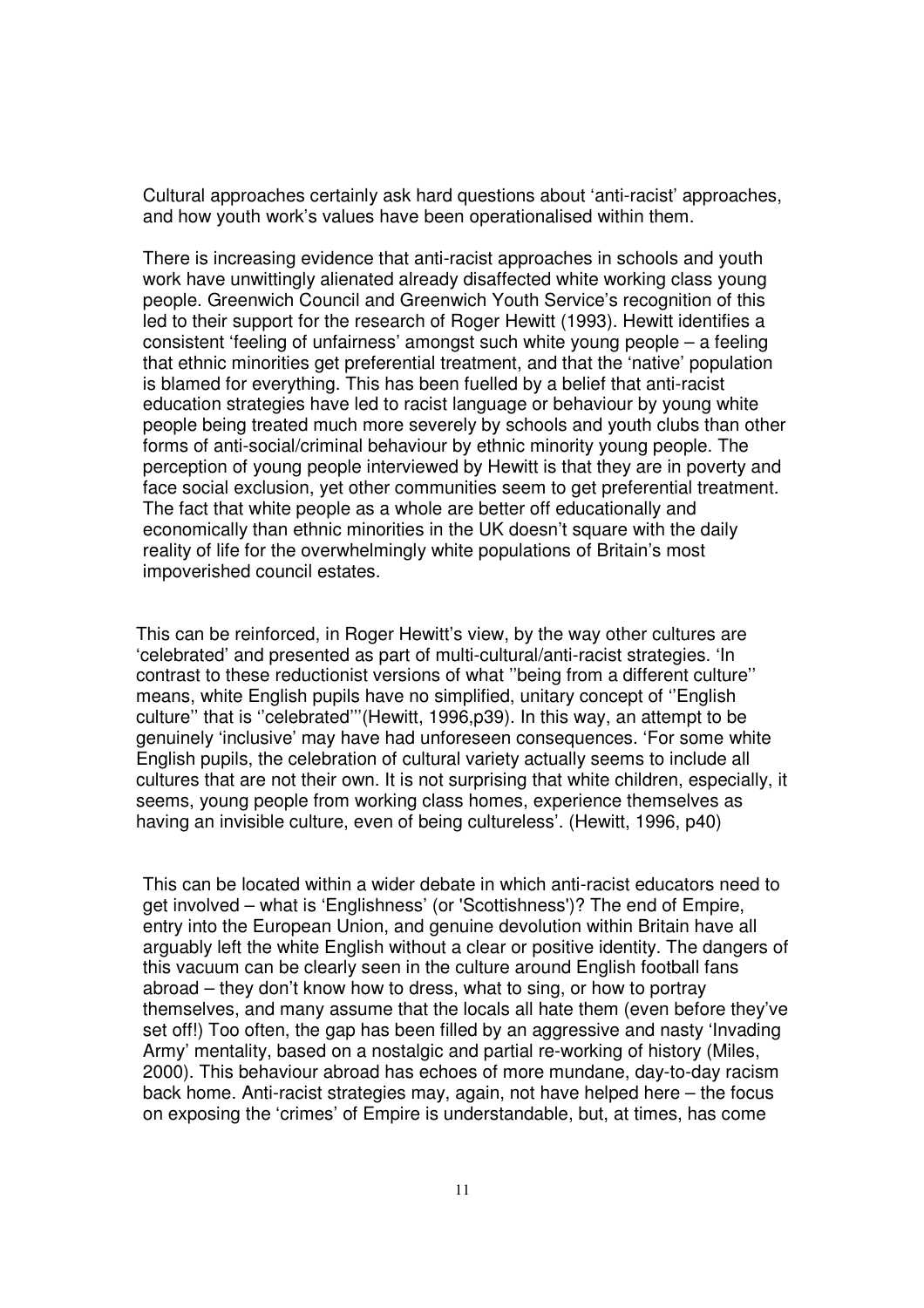close to implying that everything about (white) English history is repressive and negative. The recent, and well-meaningly multi-cultural, statement by Robin Cook that chicken tikka masala was now England's national dish, may not have played so well at grass-roots level.

The racism which can and does result from such perceptions of being 'cultureless' (or viewed as such) is violent and frightening – the racist murders of Rohit Duggal, Rolan Adams and Stephen Lawrence in Greenwich were a direct trigger for Hewitt's work, and for the support it received. Hewitt also counsels against assuming that parents and the older community are the source of this racism, that it is a problem that will inevitably get better. 'In certain housing estates that are especially characterised by adolescent racism, there is little evidence that this is primarily due to parental racism reproducing itself. Young peoples' ideas of race can and often do exist quite independently of their parent's influence' (Hewitt, 1996, p57)

How should youth work respond to such young people? Securing support for the research project was far from easy. Funders felt that white young men had dominated youth work and education, and that they were the perpetrators of many race crimes, so why should they be 'rewarded' with any more resources? There also seemed to be an underlying pessimism in some quarters that such behaviour could not be changed, that 'that's what those sorts of young men are like'. This debate has been sharpened by the sudden switch to a public antiracist position by many sections of the media and establishment in the wake of the MacPherson Inquiry into Stephen Lawrence's death. Such a public move away from Racism is obviously to be welcomed, especially from the Daily Mail (although it hasn't extended to asylum seekers), but it does leave sections of white young people, who have embraced racism as 'their' culture, very far from the supposed mainstream of society.

Is the overt racism of some white young people in Glasgow, Oldham, or Burnley an inevitable reaction to their economic and social exclusion, or is it part of a wider cultural outlook that actually lies as a direct cause of this marginalisation? It is argued here that racist behaviour in poor white areas is seen as but one facet of 'underclass' culture that is directly responsible for the social unravelling of local communities. There is increasing debate over the extent to which an 'underclass' analysis underpins the current Government's whole approach to social policy. (MacDonald, R, 1997). Macdonald's definition of the 'underclass', if it really is to be seen as existing, is:

A social group or class of people located at the bottom of the class structure who, over time, have become structurally separate and culturally distinct (my emphasis) from the regularly employed working class and society in general through processes of social and economic change (particularly deindustrialisation) and/or through patterns of cultural behaviour, who are now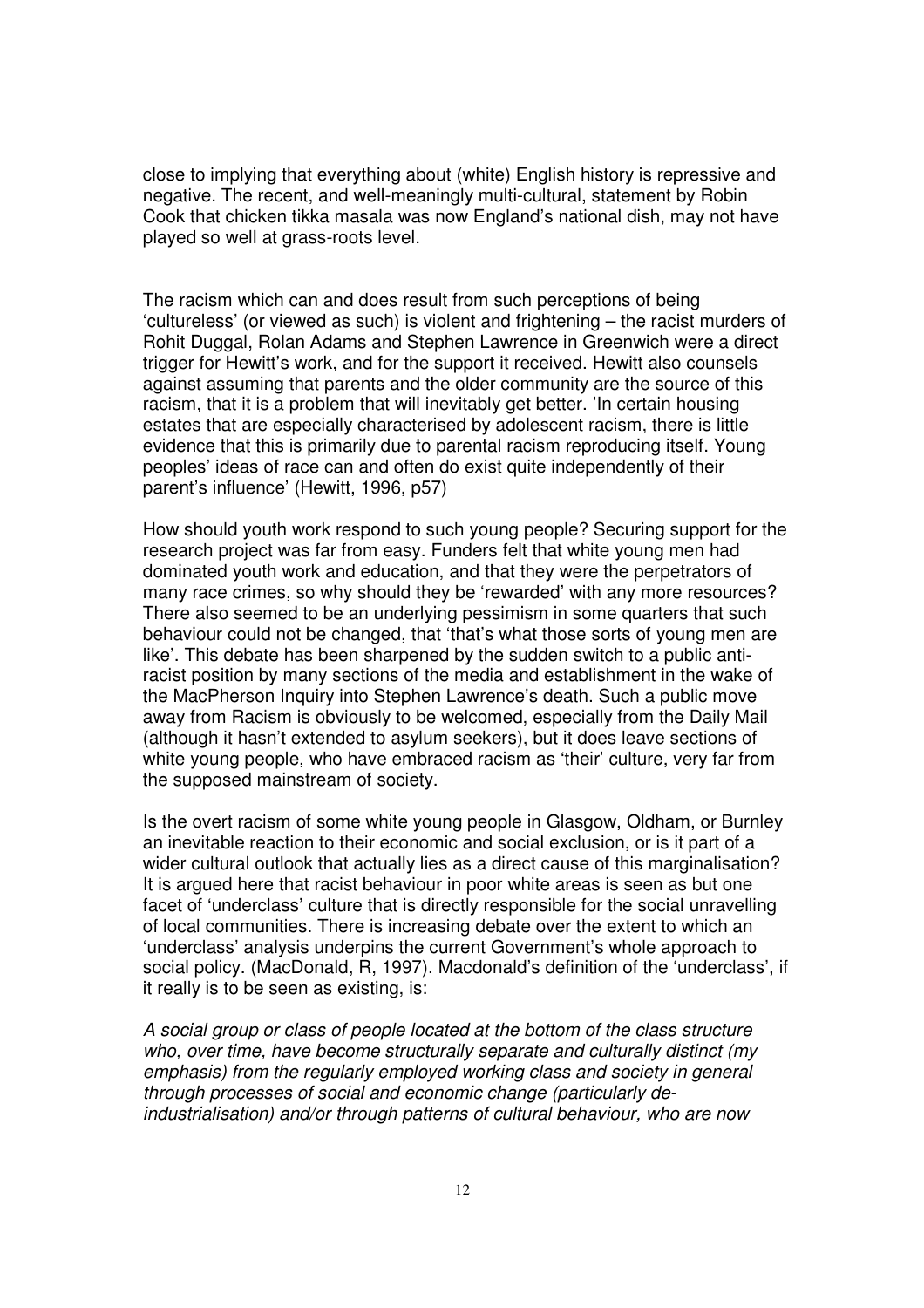persistently reliant on state benefits and almost permanently confined to living in poorer conditions and neighbourhoods (MacDonald, R, 1997, p3-4)

Overt racism and an apparent refusal to accept the concept of multi-cultural communities, a reality that seems to be developing on white estates in Oldham and other British cities, may well equal a 'cultural distinctness' Charles Murray, the 'father' of underclass theory, views the 'negative' lifestyle and culture of the so-called 'underclass as the cause of their social exclusion and poverty (Murray, 1990). Critics see this as 'blaming the poor for their poverty'. Is well meaning but inflexible anti-racism perilously close to blaming poor white young people for society's racism, a convenient explanation for racism that is actually inherent to the operation of our global economic system?

The trap that youth work certainly needs to avoid is that of condemning and 'writing off' the young white people currently displaying racist views (although educators should never condone racism). Not only would such an approach be counter to Youth Work's ethos, but would be dangerously counter-productive. Instead, youth work should now be looking to engage positively with those young people as a matter of urgency

Youth Work can play a vital role in helping those disaffected, prejudiced and frustrated young people 'move on'. Youth workers already have unique access, based on their voluntary participation, to many of these young people who are disaffected from other agencies. The onus is on youth work to meet this challenge in a robust but educative way that draws on the analysis of 'cultural/political' approaches to racism advocated by Hewitt, Cohen and others, and which the University of Huddersfield's research aimed to operationalise. This will clearly involve the issue being prioritised by Youth Work's funders – not only is racism deeply damaging to ethnic minority young people, but it is doing grievous damage to the development and prospects of the white young people who currently seem to be embracing it.

We have proof that targeted youth work interventions, based on 'cultural/political' approaches do work. The Bede House detached youth work project (Dadzie, 1997) made a real impact on young people involved in racist/criminal behaviour on one South London housing estate. The unique aspect of this piece of work was not the methods – they used traditional detached work approaches, backed up by trips and activities (they carried on being youth workers!)- but that the project explicitly targeted these young people because they were involved in overt displays of racism. 'The Project grew from a belief that such young people are often motivated by a misdirected anger, based on misinformation, fear and feelings of impotence about their own social and economic circumstances' (Dadzie, 1997,p1). Judging the impact of youth work is always difficult and especially problematic in areas of prejudice and of personal attitudes. However, local police attributed a drop in the number of reported racial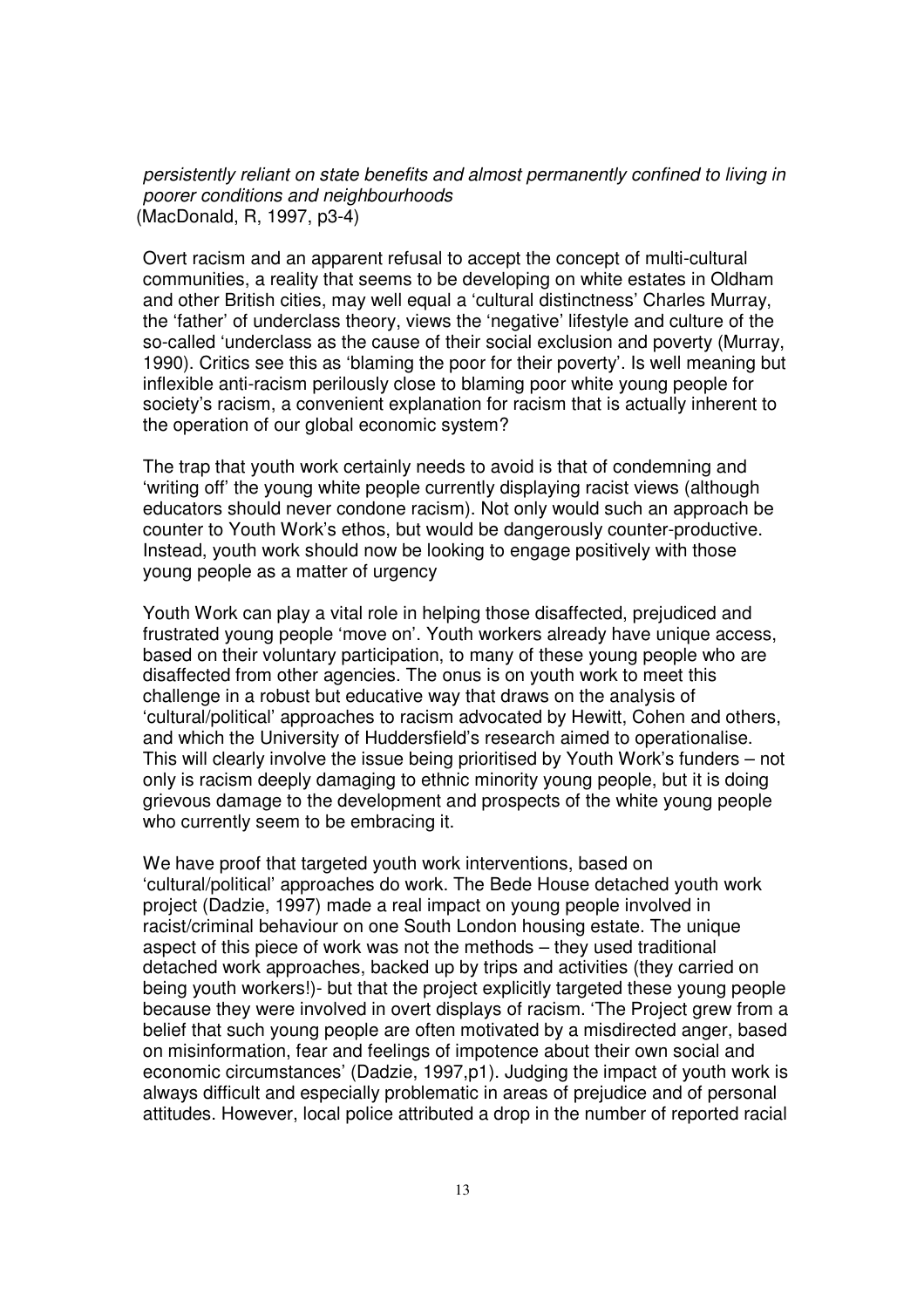incidents to the Bede House Project, and the Project itself saw real changes in behaviour. 'Young people who only a few months before had been aggressively racist in their views and behaviour, were starting to opt out when their mates made racist jokes or comments. Provocative statements designed to entertain the group or negate the workers' views were being rephrased as genuine questions by individuals who were starting to doubt their own and others' assumptions' (Dadzie, 1997, p3-4)

This paper has tried to outline pedagogical ways forward for youth workers in relation to making a real, measurable impact on youth racism. The University of Huddersfield is currently designing a larger, second stage of our action research process, a stage designed to test out the approaches, and materials based on those approaches, identified by the first stage and highlighted in 'Open Talk, Open Minds' (CRE, 1999). Such educational work needs to be done with white young people especially disaffected young men, and we know that youth work can make an impact with that client group. The question remaining is whether Government and other funders of youth work, will invest and show faith in the potential of all young people, or simply write off a section of youth as 'racist' and anti-social yobs who are beyond the pale. We choose the latter at our peril.

#### **Paul Thomas (Senior Lecturer in Community Education – University of Huddersfield) Tel: 01484 478267 Email: d.p.thomas@hud.ac.uk**

#### **References**

Back, L (1996) New Ethnicities and Urban Culture, London: UCL Press

Banks, S (Ed) (1999) Ethical Issues in Youth Work', London: Routledge

Chauhan, V (1990) Beyond Steel Bands 'n' Samosas, Leicester: National Youth **Bureau** 

Cohen, P and Bains, H.S. (Ed's) (1988) Multi-Racist Britain, London: Macmillan

Commission for Racial Equality (1999) Open Talk Open Minds, London: CRE

Commission for Racial Equality (2001a) Racial Attacks and Harassment – Factsheet, London: CRE

Commission for Racial Equality (2001b) Young People – Factsheet, London: CRE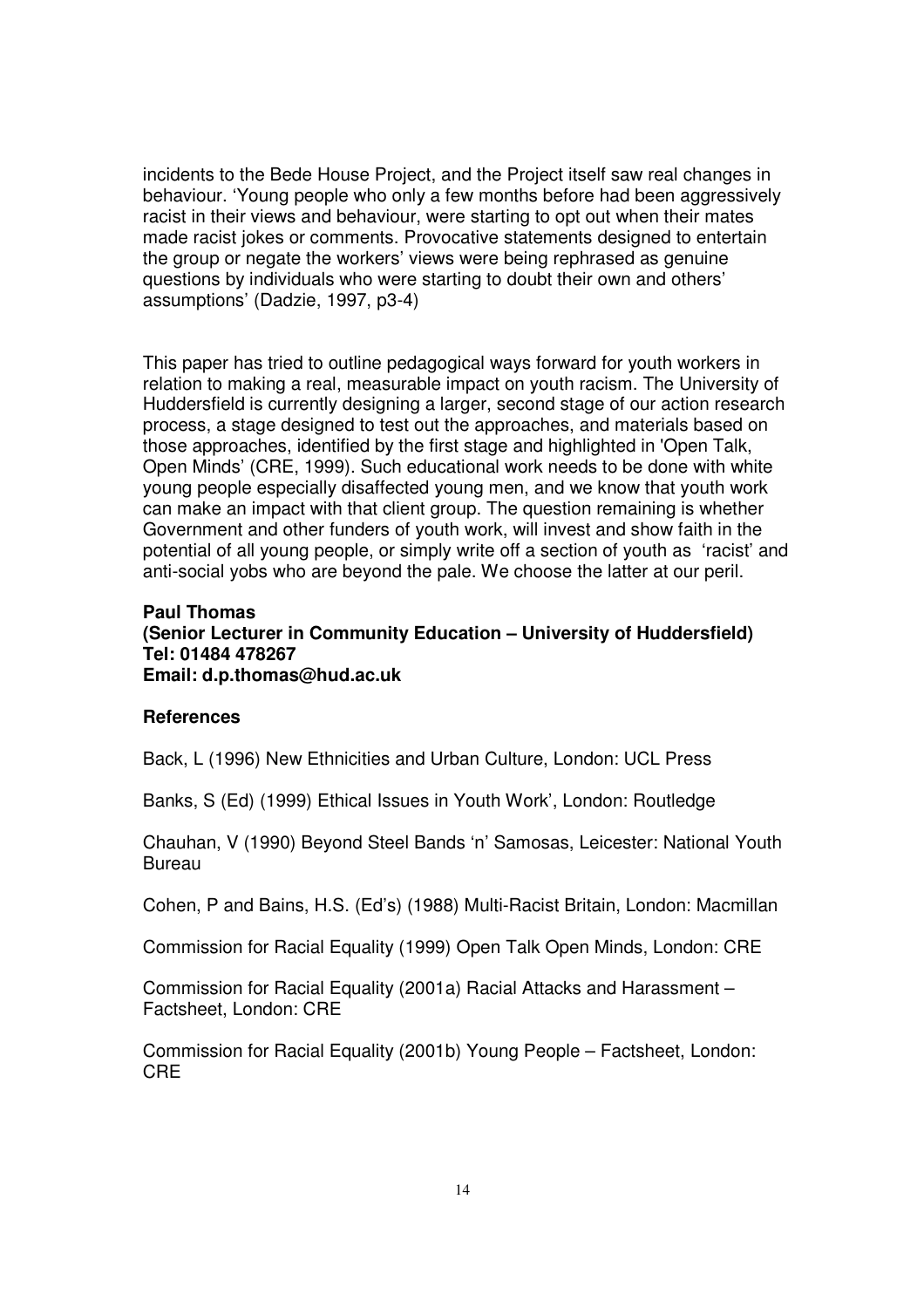CRC (1977) Seen But Not Served: Black Youth and the Youth Service, London: CRC

Dadzie, S (1997) Blood, Sweat and Tears – A Report of the Bede Anti-Racist Detached Youth Work Project, Leicester: Youth Work Press

DES (1967) Immigrants and the Youth Service: A Report of a Committee for the Youth Service Development Council (The Hunt Report), London: HMSO

Elliot, J (1991) Action Research for Educational Change Buckingham: Open University Press

Hazekamp, J.L. and Popple, K. (Ed's) (1997) Racism in Europe, London: UCL Press

Hewitt, R. (1996) Routes of Racism: The Social Basis of Racist Action, Stokeon-Trent: Trentham Books

HMSO (1960) The Youth Service in England and Wales (The Albemarle Report) cmnd 992, London: HMSO

HMSO (1982) Experience and Participation- Review Group on the Youth Service in England (The Thompson Report), London: HMSO

Jeffs, T and Smith, M (Ed's) (1989) Using Informal Education, Milton Keynes: Open University

Jeffs, T and Smith, M (Ed's) (1990) Young People, Inequality and Youth Work, London: Macmillan

Leeds CRC (1986) Racial Harassment in Leeds, 1985-6, Leeds; Leeds CRC

Macdonald et al (1989) Murder in the Playground – The Report of the Macdonald Inquiry into Racism and Racial Violence in Manchester Schools, London: Longsight Press

MacDonald, R. (Ed) (1997) Youth, the 'Underclass', and Social Exclusion, London: Routledge

Miles, K (2000) An English Fan Abroad – Euro 2000 and Beyond, Edinburgh: **Canongate** 

Modood, T, and Berthoud, R et al (1997) Ethnic Minorities in Britain, London: Policy Studies Institute